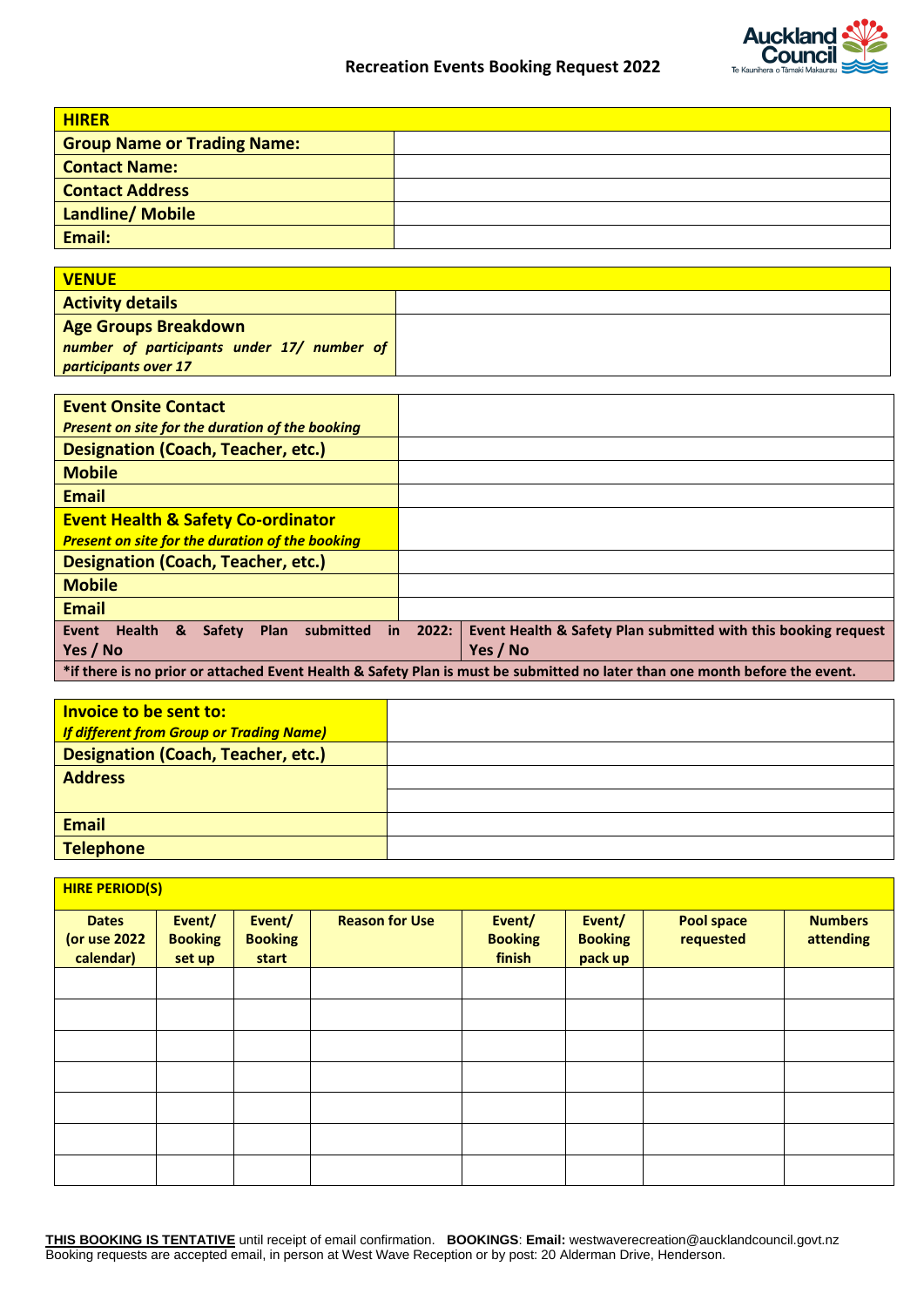

## **Recreation Events Booking Request 2022**

You book and agree to pay for, and we agree to provide for your use, upon confirmation, the Venue for the Hire Period on the Special conditions of this Booking Request Form and the attached General Terms (also available: [www.aucklandleisure.co.nz/about-us/terms-and-conditions/\)](http://www.aucklandleisure.co.nz/about-us/terms-and-conditions/) (together the **Agreement**)

| <b>Area / Space</b>                                                                                                                          | <b>Cost per hour</b> |
|----------------------------------------------------------------------------------------------------------------------------------------------|----------------------|
| Main Floor / Kitchen (All Courts 2 x Basketball Courts / 3 x Badminton Court)                                                                | \$160.00             |
| *Events which are requested outside of normal operating hours require Security to be booked on site (1:50)                                   | \$45.00              |
| *Event which are requested outside of normal operating hours require Staff onsite, confirmed availability 2<br>months prior event start date | \$30.00              |
| Prices correct at time of publication. May be subject to change at any time.                                                                 |                      |

| <b>Additional information:</b>                        |
|-------------------------------------------------------|
| E.g. request for tables and chairs (limited quantity) |
|                                                       |

| <b>Parking warden</b>                                          |                                                           |
|----------------------------------------------------------------|-----------------------------------------------------------|
| Will you be using rear recreation entry to bring in equipment? | Yes / No - if yes please fill out remaining details below |
| Name of parking warden                                         |                                                           |
| <b>Contact number</b>                                          |                                                           |

*Important: By signing this Booking Request Form, you acknowledge that:*

- *You have read and understood the terms of this Agreement including the General Terms and Special Conditions*
- *You are at least 18 years old and have the authority of accept this agreement on behalf of the Hirer*

**PRINT NAME: SIGNATURE: DATE:**

• *You are not guaranteed repeat bookings at the same fees, that additional charges may be payable, and that bookings may only be changed with our consent.*

**Office use only Event health and safety management plan 1 month prior to the event Received** 

**Payment Summary (Admin Only):**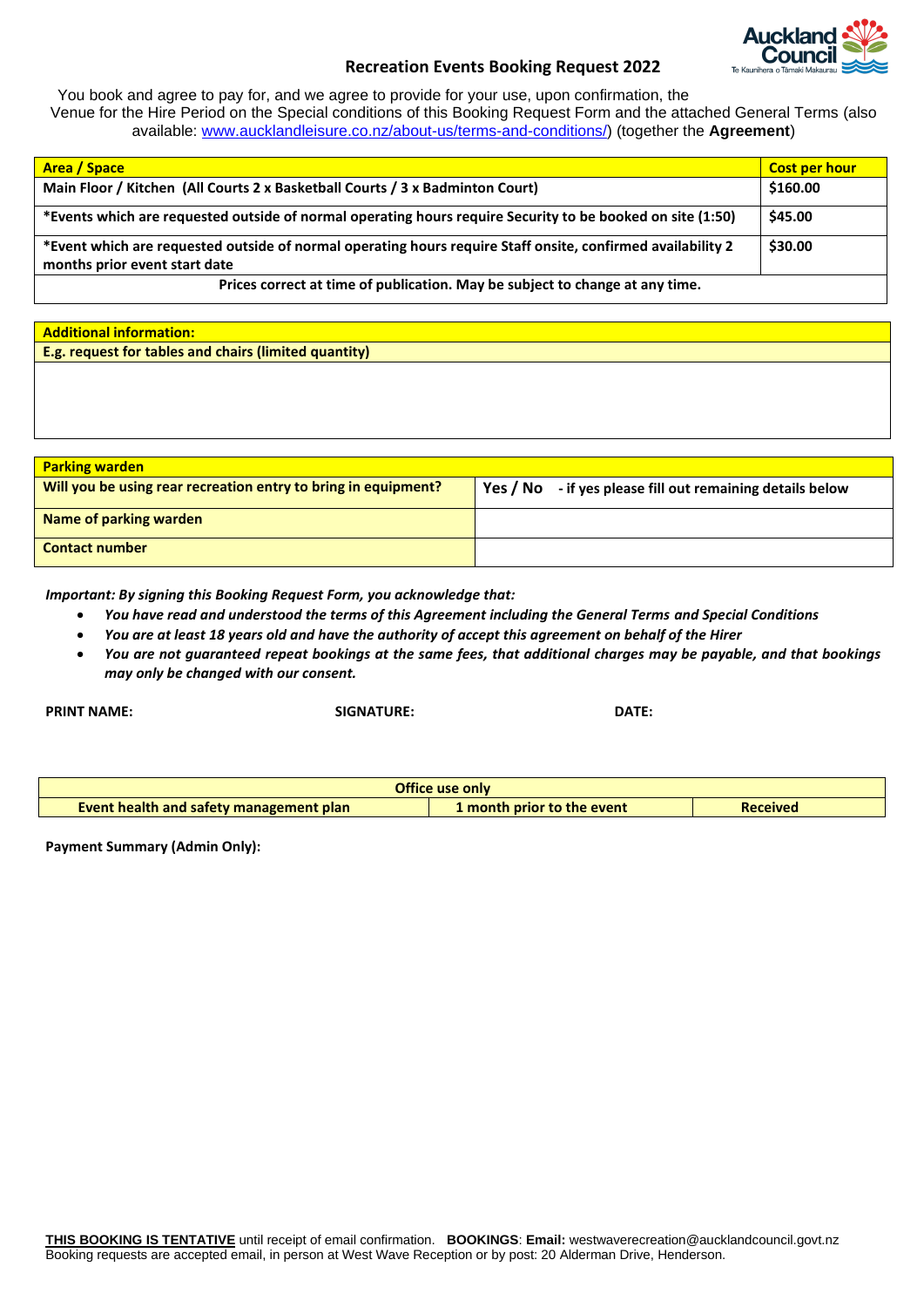# **Recreation Events Booking Request 2022**



| <b>JANUARY</b>                                                                                |                                               |                             |                |                 |                       | <b>FEBRUARY</b> |                                                |                          |                                                         | <b>MARCH</b>      |                         |                      |                   |                                   |                           |                      |                               |                 |    |           |
|-----------------------------------------------------------------------------------------------|-----------------------------------------------|-----------------------------|----------------|-----------------|-----------------------|-----------------|------------------------------------------------|--------------------------|---------------------------------------------------------|-------------------|-------------------------|----------------------|-------------------|-----------------------------------|---------------------------|----------------------|-------------------------------|-----------------|----|-----------|
| м                                                                                             | т                                             | W                           | т              | F               | S                     | S               | м                                              | т                        | w                                                       | т                 | F                       | S                    | S                 | м                                 | т                         | W                    | т                             | F               | S  | ${\bf S}$ |
|                                                                                               |                                               |                             |                |                 | $\blacksquare$        | $\overline{2}$  |                                                | $\overline{\mathbf{1}}$  | $\overline{2}$                                          | 3                 | 4                       | 5                    | 6                 |                                   | 1                         | 2                    | 3                             | 4               | 5  | 6         |
| 3                                                                                             | 4                                             | 5                           | 6              | 7               | 8                     | 9               | 7                                              | 8                        | 9                                                       | 10                | 11                      | 12                   | 13                | $\overline{7}$                    | 8                         | 9                    | 10                            | 11              | 12 | 13        |
| 10                                                                                            | 11                                            | 12                          | 13             | 14              | 15                    | 16              | 14                                             | 15                       | 16                                                      | 17                | 18                      | 19                   | 20                | 14                                | 15                        | 16                   | 17                            | 18              | 19 | 20        |
| 17                                                                                            | 18                                            | 19                          | 20             | 21              | 22                    | 23              | 21                                             | 22                       | 23                                                      | 24                | 25                      | 26                   | 27                | 21                                | 22                        | 23                   | 24                            | 25              | 26 | 27        |
| 24                                                                                            | 25                                            | 26                          | 27             | 28              | 29                    | 30              | 28                                             |                          |                                                         |                   |                         |                      |                   | 28                                | 29                        | 30                   | 31                            |                 |    |           |
| 31                                                                                            |                                               |                             |                |                 |                       |                 |                                                |                          |                                                         |                   |                         |                      |                   |                                   |                           |                      |                               |                 |    |           |
| <b>APRIL</b>                                                                                  |                                               |                             |                |                 |                       | <b>MAY</b>      |                                                |                          |                                                         |                   |                         |                      | <b>JUNE</b>       |                                   |                           |                      |                               |                 |    |           |
| м                                                                                             | Т                                             | W                           | Т              | F               | S                     | S               | М                                              | T                        | W                                                       | T                 | F                       | S                    | S                 | М                                 | T                         | W                    | т                             | F               | S  | ${\bf S}$ |
|                                                                                               |                                               |                             |                | 1               | $\overline{2}$        | 3               |                                                |                          |                                                         |                   |                         |                      | 1                 |                                   |                           | 1                    | 2                             | 3               | 4  | 5         |
| 4                                                                                             | 5                                             | 6                           | 7              | 8               | 9                     | 10              | 2                                              | 3                        | 4                                                       | 5                 | 6                       | $\overline{7}$       | 8                 | 6                                 | $\overline{7}$            | 8                    | 9                             | 10              | 11 | 12        |
| 11                                                                                            | 12                                            | 13                          | 14             | 15              | 16                    | 17              | 9                                              | 10                       | 11                                                      | 12                | 13                      | 14                   | 15                | 13                                | 14                        | 15                   | 16                            | 17              | 18 | 19        |
| 18                                                                                            | 19                                            | 20                          | 21             | $\overline{22}$ | 23                    | 24              | 16                                             | 17                       | 18                                                      | 19                | 20                      | 21                   | 22                | 20                                | 21                        | 22                   | 23                            | 24              | 25 | 26        |
| 25                                                                                            | 26                                            | 27                          | 28             | 29              | 30                    |                 | 23                                             | 24                       | 25                                                      | 26                | 27                      | 28                   | 29                | 27                                | 28                        | 29                   | 30                            |                 |    |           |
|                                                                                               |                                               |                             |                |                 |                       |                 | 30                                             | 31                       |                                                         |                   |                         |                      |                   |                                   |                           |                      |                               |                 |    |           |
|                                                                                               |                                               |                             | <b>JULY</b>    |                 |                       |                 |                                                |                          |                                                         | <b>AUGUST</b>     |                         |                      |                   |                                   |                           |                      | <b>SEPTEMBER</b>              |                 |    |           |
| М                                                                                             | T                                             | W                           | T              | F               | S                     | S               | M                                              | $\mathbf T$              | w                                                       | т                 | F                       | S                    | S                 | м                                 | T                         | W                    | т                             | F               | S  | S         |
|                                                                                               |                                               |                             |                | 1               | 2                     | 3               | 1                                              | 2                        | 3                                                       | 5                 | 5                       | 6                    | 7                 |                                   |                           |                      | 1                             | 2               | 3  | 4         |
| 4                                                                                             | 5                                             | 6                           | $\overline{7}$ | 8               | 9                     | 10              | 8                                              | 9                        | 10                                                      | 11                | 12                      | 13                   | 14                | 5                                 | 6                         | $\overline{7}$       | 8                             | 9               | 10 | 11        |
| 11                                                                                            | 12                                            | 13                          | 14             | 15              | 16                    | 17              | 15                                             | 16                       | 17                                                      | 18                | 19                      | 20                   | 21                | 12                                | 13                        | 14                   | 15                            | 16              | 17 | 18        |
| 18                                                                                            | 19                                            | 20                          | 21             | $\overline{22}$ | 23                    | 24              | 22                                             | 23                       | 24                                                      | 25                | 26                      | 27                   | 28                | 19                                | 20                        | 21                   | 22                            | 23              | 24 | 25        |
| 25                                                                                            | 26                                            | 27                          | 28             | 29              | 30                    | 31              | 29                                             | 30                       | 31                                                      |                   |                         |                      |                   | 26                                | 27                        | 28                   | 29                            | 30              |    |           |
|                                                                                               |                                               |                             | <b>OCTOBER</b> |                 |                       |                 | <b>NOVEMBER</b>                                |                          |                                                         |                   |                         |                      | <b>DECEMBER</b>   |                                   |                           |                      |                               |                 |    |           |
| M                                                                                             | T                                             | W                           | T              | F               | S                     | S               | M                                              | Т                        | W                                                       | T                 | F                       | $\mathbf{s}$         | S                 | М                                 | T                         | W                    | Т                             | F               | S  | S         |
|                                                                                               |                                               |                             |                |                 | 1                     | 2               |                                                | 1                        | 2                                                       | 3                 | 4                       | 5                    | 6                 |                                   |                           |                      | 1                             | 2               | 3  | 4         |
| 3                                                                                             | 4                                             | 5                           | 6              | $\overline{7}$  | 8                     | 9               | 7                                              | 8                        | 9                                                       | 10                | 11                      | 12                   | 13                | 5                                 | 6                         | 7                    | 8                             | 9               | 10 | 11        |
| 10                                                                                            | 11                                            | 12                          | 13             | 14              | 15                    | 16              | 14                                             | 15                       | 16                                                      | 17                | 18                      | 19                   | 20                | 12                                | 13                        | 14                   | 15                            | 16              | 17 | 18        |
| 17                                                                                            | 18<br>25                                      | 19<br>26                    | 20<br>27       | 21<br>28        | 22<br>29              | 23<br>30        | 21<br>28                                       | 22                       | 23                                                      | 24                | 25                      | 26                   | 27                | 19                                | 20                        | 21                   | 22                            | $\overline{23}$ | 24 | 25        |
| $\overline{24}$<br>31                                                                         |                                               |                             |                |                 |                       |                 |                                                | 29                       | 30                                                      |                   |                         |                      |                   | 26                                | $\overline{27}$           | 28                   | 29                            | 30              | 31 |           |
|                                                                                               | <b>Red</b> Facility closed / Pool unavailable |                             |                |                 |                       |                 |                                                |                          | <b>Blue Public Holidays</b>                             |                   |                         |                      |                   |                                   |                           |                      | <b>Yellow</b> School Holidays |                 |    |           |
|                                                                                               |                                               |                             |                |                 |                       |                 |                                                |                          | <b>Public Holidays (Revised Opening Hours)</b>          |                   |                         |                      |                   |                                   |                           |                      |                               |                 |    |           |
|                                                                                               |                                               | New Year's Day              |                |                 |                       |                 |                                                | 1 <sup>st</sup> January  |                                                         |                   |                         |                      | <b>Anzac Day</b>  | 25 <sup>th</sup> April            |                           |                      |                               |                 |    |           |
| <b>New Year's Holiday</b>                                                                     |                                               |                             |                |                 |                       |                 | 2 <sup>nd</sup> / 4 <sup>th</sup> January      |                          |                                                         |                   | <b>Queen's Birthday</b> |                      |                   |                                   |                           | 6 <sup>th</sup> June |                               |                 |    |           |
|                                                                                               |                                               | <b>Auckland Anniversary</b> |                |                 |                       |                 |                                                | 1 <sup>st</sup> February |                                                         |                   |                         | Martariki            |                   |                                   | 24 <sup>th</sup> June     |                      |                               |                 |    |           |
|                                                                                               |                                               | <b>Waitangi Day</b>         |                |                 |                       |                 |                                                | 7 <sup>th</sup> February |                                                         |                   |                         |                      | <b>Labour Day</b> |                                   | 24th October              |                      |                               |                 |    |           |
|                                                                                               | Good Friday/ Easter Monday                    |                             |                |                 |                       |                 | 15 <sup>th</sup> April/ 18 <sup>th</sup> April |                          |                                                         |                   |                         | <b>Christmas Day</b> |                   |                                   |                           |                      | 25 <sup>th</sup> December     |                 |    |           |
| <b>Easter Sunday</b>                                                                          |                                               |                             |                |                 | 4 <sup>th</sup> April |                 |                                                |                          |                                                         | <b>Boxing Day</b> |                         |                      |                   |                                   | 26 <sup>th</sup> December |                      |                               |                 |    |           |
|                                                                                               |                                               |                             |                |                 |                       |                 |                                                |                          |                                                         |                   | <b>School Terms</b>     |                      |                   |                                   |                           |                      |                               |                 |    |           |
| Between 31 <sup>st</sup> Jan - 9 <sup>th</sup> Feb to Thursday 14 <sup>th</sup> Apr<br>Term 1 |                                               |                             |                |                 |                       |                 |                                                |                          | Term 3                                                  |                   |                         |                      |                   | Monday 25th Jul - Friday 30th Sep |                           |                      |                               |                 |    |           |
| Monday 2 <sup>nd</sup> May - Friday 8 <sup>th</sup> Jul<br>Term 2                             |                                               |                             |                |                 |                       |                 |                                                |                          | Monday 17th Oct-No later than Monday 20th Dec<br>Term 4 |                   |                         |                      |                   |                                   |                           |                      |                               |                 |    |           |

# **VENUE HIRE: SPECIAL CONDITIONS GENERAL**

- a. Sub-letting of any or all parts of the Venue is not permitted.
- b. Car parking around the facility is operated by Auckland Transport. You will ensure that all vehicles are parked in accordance with signage displayed and they are not blocking any emergency, loading or staff access to the facility.
- c. Parking at the rear of the building is not permitted and customers are to utilise public carpark